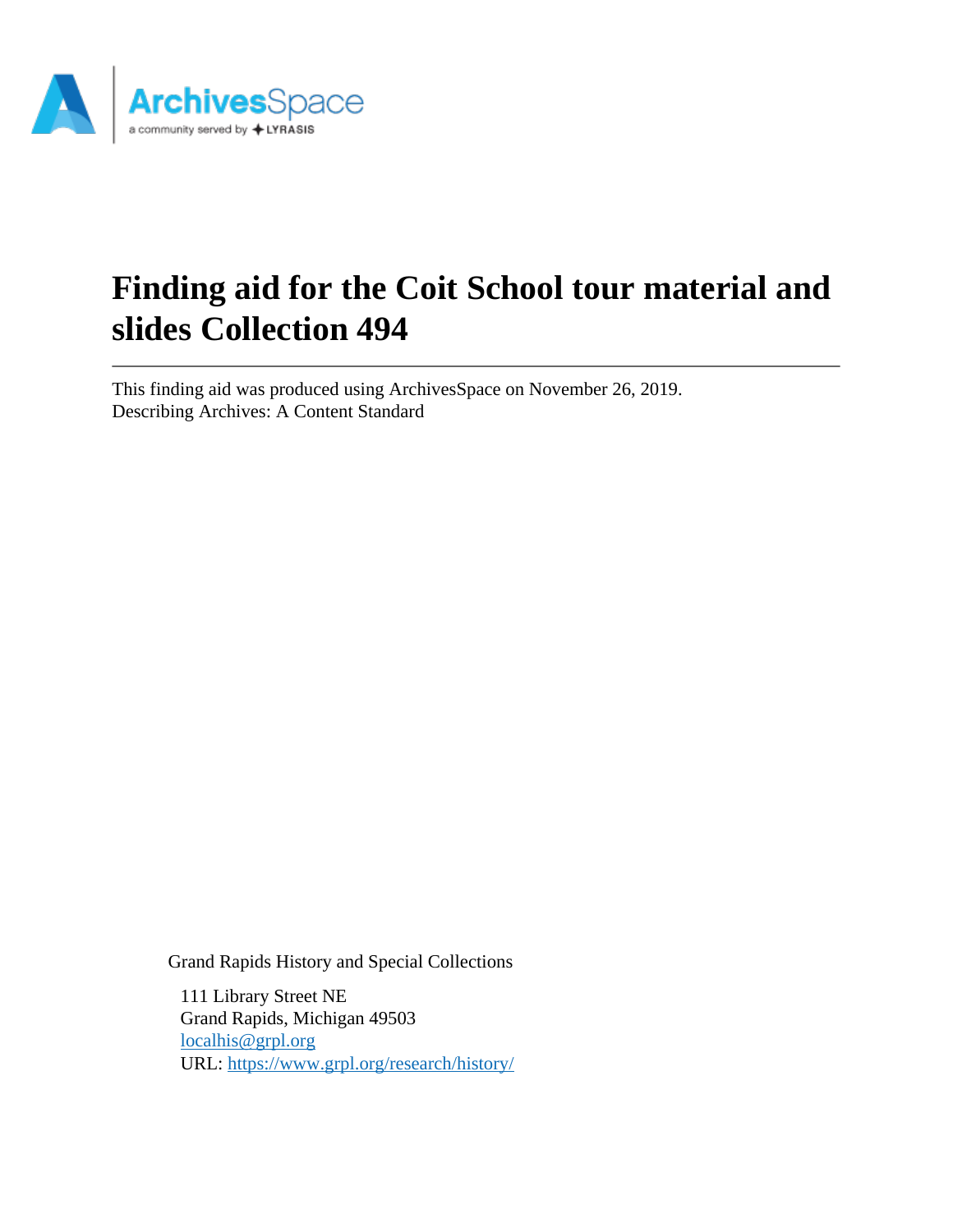### <span id="page-1-0"></span>**Table of Contents**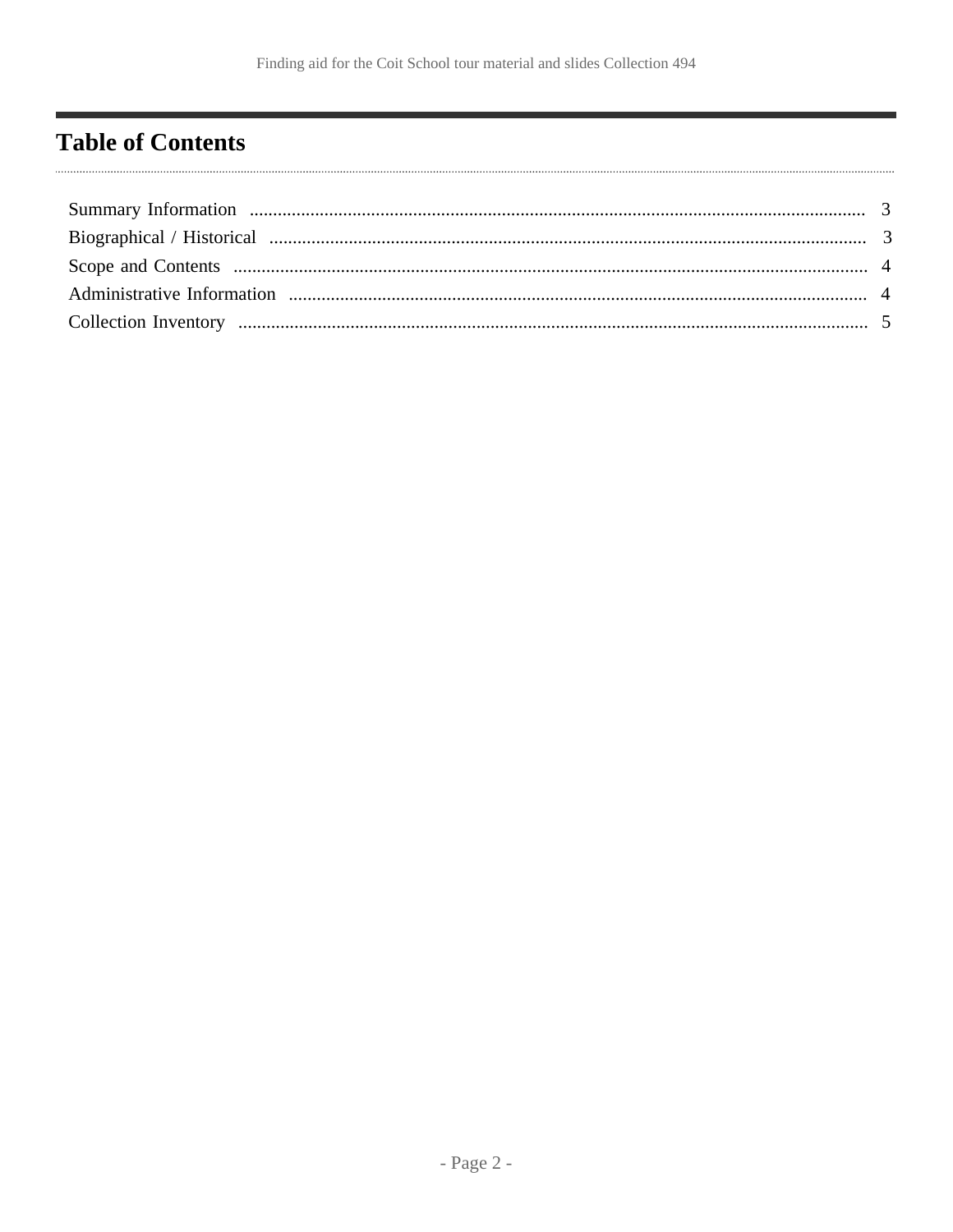### <span id="page-2-0"></span>**Summary Information**

| <b>Repository:</b>                      | Grand Rapids History and Special Collections                                                                                                                                                                                                                                                                                                                                                                                                                                                                                                                                                                                                                                                                                                                      |
|-----------------------------------------|-------------------------------------------------------------------------------------------------------------------------------------------------------------------------------------------------------------------------------------------------------------------------------------------------------------------------------------------------------------------------------------------------------------------------------------------------------------------------------------------------------------------------------------------------------------------------------------------------------------------------------------------------------------------------------------------------------------------------------------------------------------------|
| <b>Creator - dnr:</b>                   | Carey, Corinne                                                                                                                                                                                                                                                                                                                                                                                                                                                                                                                                                                                                                                                                                                                                                    |
| <b>Title:</b>                           | Coit School tour material and slides                                                                                                                                                                                                                                                                                                                                                                                                                                                                                                                                                                                                                                                                                                                              |
| ID:                                     | 494                                                                                                                                                                                                                                                                                                                                                                                                                                                                                                                                                                                                                                                                                                                                                               |
| Date [bulk]:                            | 1975-1981                                                                                                                                                                                                                                                                                                                                                                                                                                                                                                                                                                                                                                                                                                                                                         |
| <b>Physical Description:</b>            | 0.75 Linear Feet                                                                                                                                                                                                                                                                                                                                                                                                                                                                                                                                                                                                                                                                                                                                                  |
| <b>Condition</b><br><b>Description:</b> | Good.                                                                                                                                                                                                                                                                                                                                                                                                                                                                                                                                                                                                                                                                                                                                                             |
| Language of the<br><b>Material:</b>     | English                                                                                                                                                                                                                                                                                                                                                                                                                                                                                                                                                                                                                                                                                                                                                           |
| Mixed materials []:                     | Box 1                                                                                                                                                                                                                                                                                                                                                                                                                                                                                                                                                                                                                                                                                                                                                             |
| Abstract:                               | This collection contains material related to the Coit School (located<br>at 617 Coit NE, Grand Rapids, Michigan) and its surrounding<br>neighborhoods. Specifically, this collection contains newspaper<br>articles, reports, color slides, an audio recording, and other material<br>related to work done around the award-winning Coit School<br>Tour Project, which celebrated the historic school (built in 1880)<br>and its vicinity. A large portion of the color slides showcase the<br>commemorative Coit School Centennial, which took place in the<br>Spring of 1980. A researcher may wish to utilize this collection<br>of primary resources to better understand the Coit School and its<br>surrounding geographical area in Grand Rapids, Michigan. |

**^** [Return to Table of Contents](#page-1-0)

### <span id="page-2-1"></span>**Biographical / Historical**

The collection is comprised of various color slides, as well as audio cassettes and primary print material. Also included in the collection are newspaper clippings (primarily from the 1970s), class hand-outs and newsletters covering the school tour, and correspondence regarding Coit School (as in the early 2000s, it was unclear at that time if the school would continue to operate). Coit School is registered as a Historic Landmark (although not nationally); it has been renovated/expanded throughout its life. Additionally, a trolley tour of the area was conducted in connection to celebrating the 1976 Festival of the Arts, and materials/ephemera are included from that.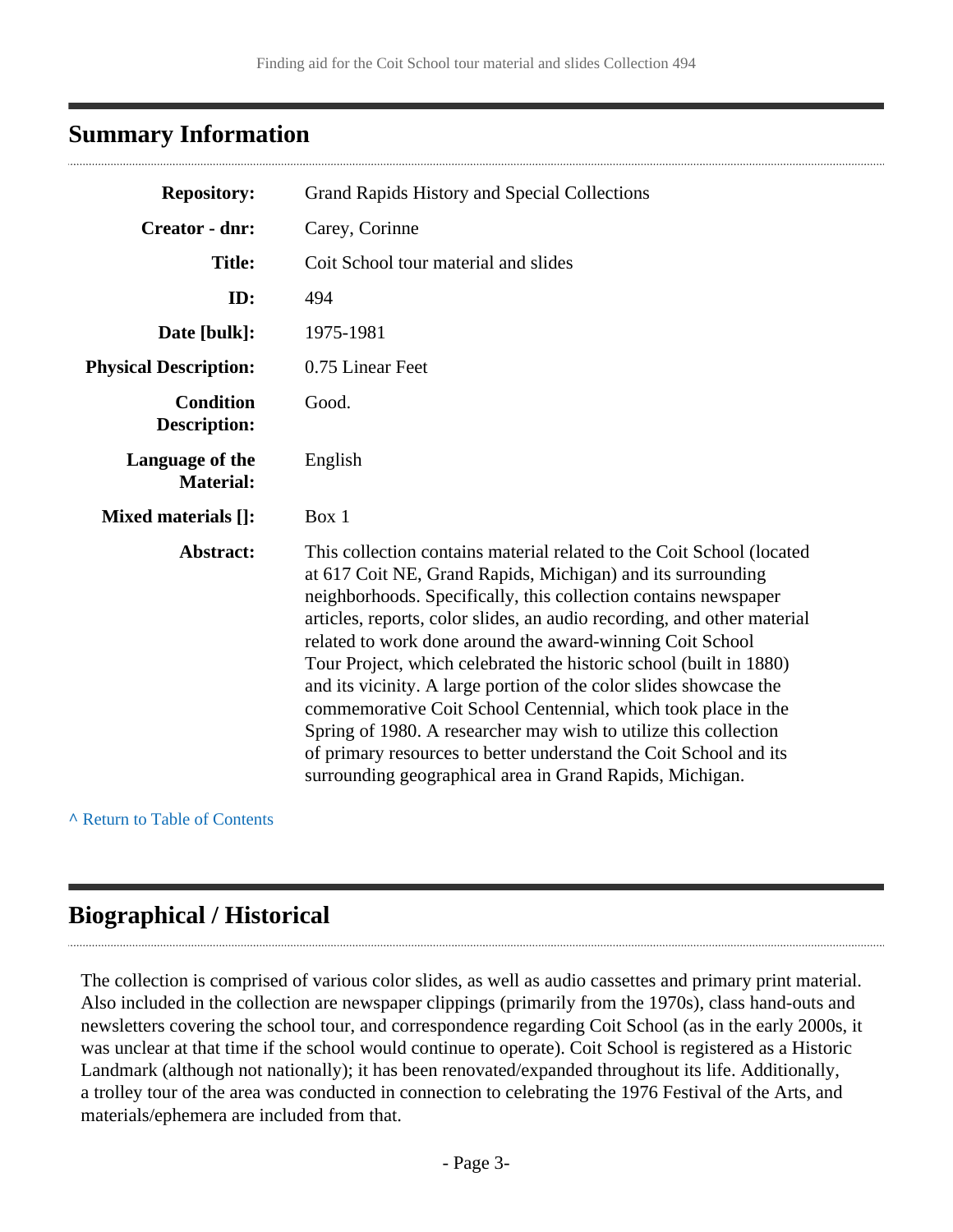Coit School, which was originally a two-room schoolhouse, remains the oldest functioning school in the Grand Rapids Public School System (operating, as of 2019, as home to Coit Creative Arts Academy). The Tours began in 1974 and the project won an award from the National Trust for Historic Preservation in Washington D.C. Students participating in this tour viewed the historic neighborhood to observe nature in the city, the old streets and old homes in the area, and the Belknap Park's view of downtown Grand Rapids. Slides also exist of events at the school, including the Centennial Celebration and other happenings.

**^** [Return to Table of Contents](#page-1-0)

### <span id="page-3-0"></span>**Scope and Contents**

This collection is comprised mainly of color slides, two audio cassette tapes, and paper material having to do with tours Coit School students took of the surrounding neighborhood. The slides and audio cassette tape are housed in one box; a separate slim box contains two (2) folders with the paper materials (newspaper articles, reports, etc.).

**^** [Return to Table of Contents](#page-1-0)

### <span id="page-3-1"></span>**Administrative Information**

#### **Publication Statement**

Grand Rapids History and Special Collections

111 Library Street NE Grand Rapids, Michigan 49503 [localhis@grpl.org](mailto:localhis@grpl.org) URL:<https://www.grpl.org/research/history/>

#### **Immediate Source of Acquisition**

Donated by Carey Corrine.

**^** [Return to Table of Contents](#page-1-0)